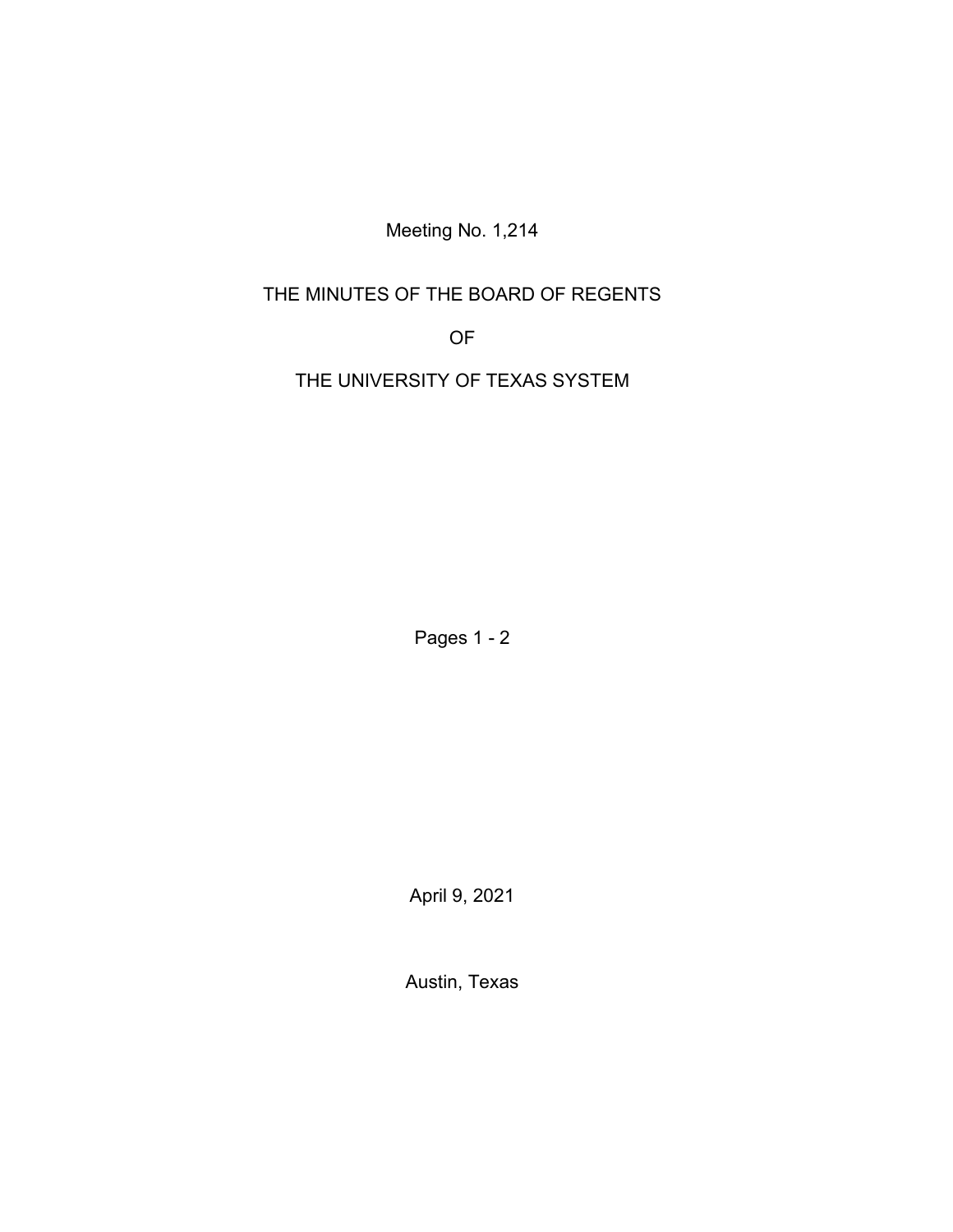## MEETING NO. 1,214

FRIDAY, APRIL 9, 2021.--The members of the Board of Regents of The University of Texas System convened in Open Session on Friday, April 9, 2021, at 9:01 a.m. via telephone conference, with the below meeting participation. This special called meeting of the Board was held via telephone conference call and without any in-person participation as authorized by Governor Abbott's Executive Order temporarily suspending certain provisions of the Texas Open Meetings Act, effective March 16, 2020, to address and mitigate the effects of the COVID-19 pandemic.

ATTENDANCE.--

#### Present **Absent**

Vice Chairman Longoria Vice Chairman Weaver Regent Beck Regent Crain Regent Hicks Regent Jiles Regent Perez Regent Warren

Chairman Eltife **Regent Ojeaga, Student Regent, nonvoting** 

CONVENE THE BOARD IN OPEN SESSION TO CONSIDER ACTION ON AGENDA ITEM.-- Chairman Eltife convened the Board in Open Session at 9:01 a.m. to consider action on the following item.

# AGENDA ITEM

U. T. System Board of Regents: Proposed appointment of Regent Jodie Lee Jiles and reappointments of Vice Chairmen Janiece Longoria and James C. "Rad" Weaver to the Board of Directors of The University of Texas/Texas A&M Investment Management Company (UTIMCO)

Noting the named Regents will abstain from discussion and vote on this matter only with regard to recommendations pertaining to their individual service, Chairman Eltife made a motion to approve the following recommendation. The nominations did not require a second and the motion was approved with a unanimous vote. Chairman Eltife thanked Regent Hicks for service on the UTIMCO Board; his 10 years on the Board make him one of the longest-serving UTIMCO Directors.

#### RECOMMENDATION

Chairman Eltife recommends the appointment of Regent Jodie Lee Jiles to the University of Texas/Texas A&M Investment Management Company (UTIMCO) Board of Directors